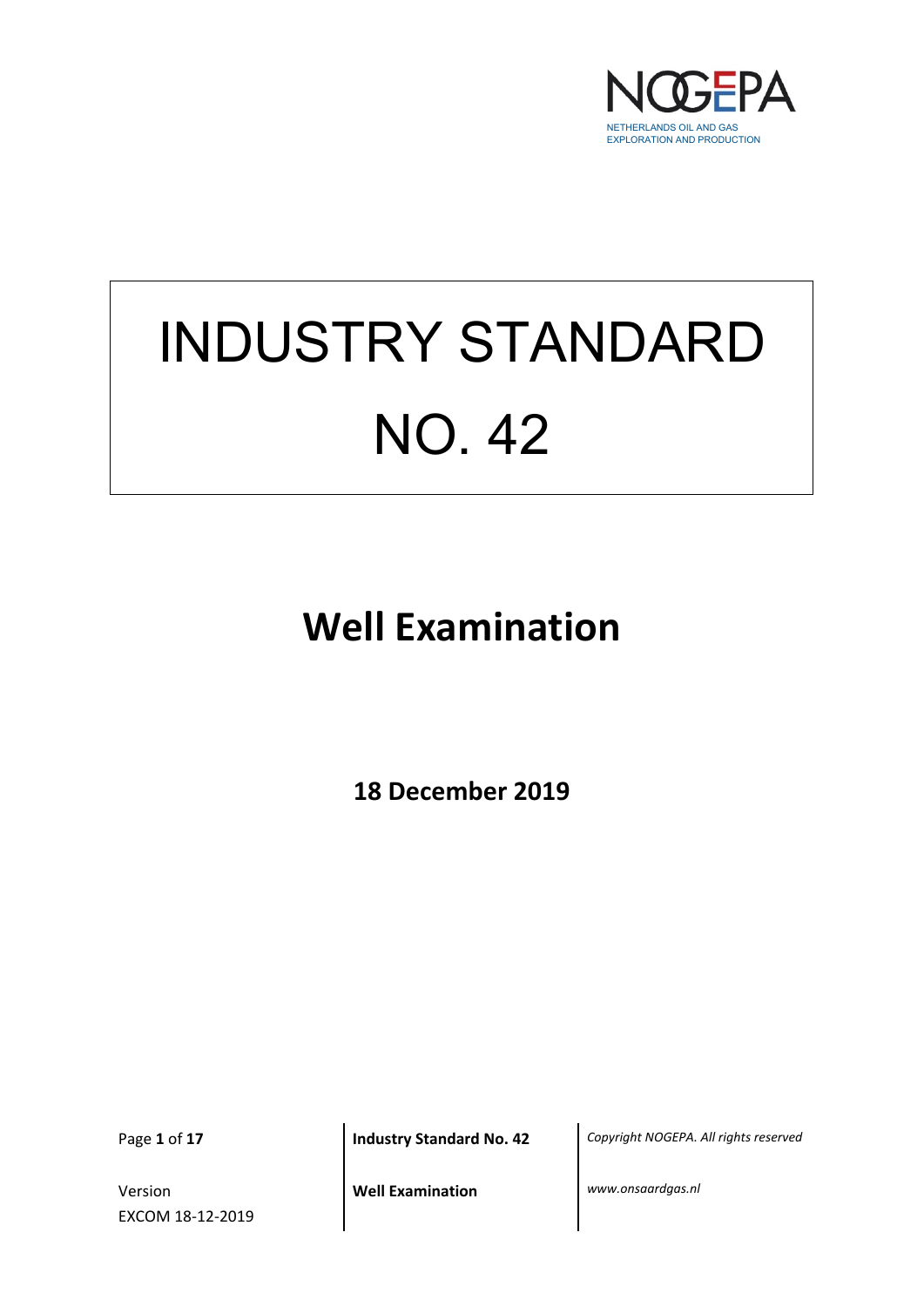

# Index

| 1. |     |                                                                                |
|----|-----|--------------------------------------------------------------------------------|
| 2. |     |                                                                                |
|    | 2.1 |                                                                                |
|    | 2.2 |                                                                                |
|    |     |                                                                                |
|    | 4.1 |                                                                                |
|    | 4.2 |                                                                                |
|    | 4.3 |                                                                                |
|    | 4.4 |                                                                                |
| 5. |     | Material Change (= 'significant change') to be discussed with Well Examiner 16 |
| 6. |     |                                                                                |
| 7. |     |                                                                                |
| 8. |     |                                                                                |
| 9. |     |                                                                                |

Page 2 of 17

Version EXCOM 18-12-2019 **Industry Standard No. 42** 

Copyright NOGEPA. All rights reserved

**Well Examination** 

www.onsaardgas.nl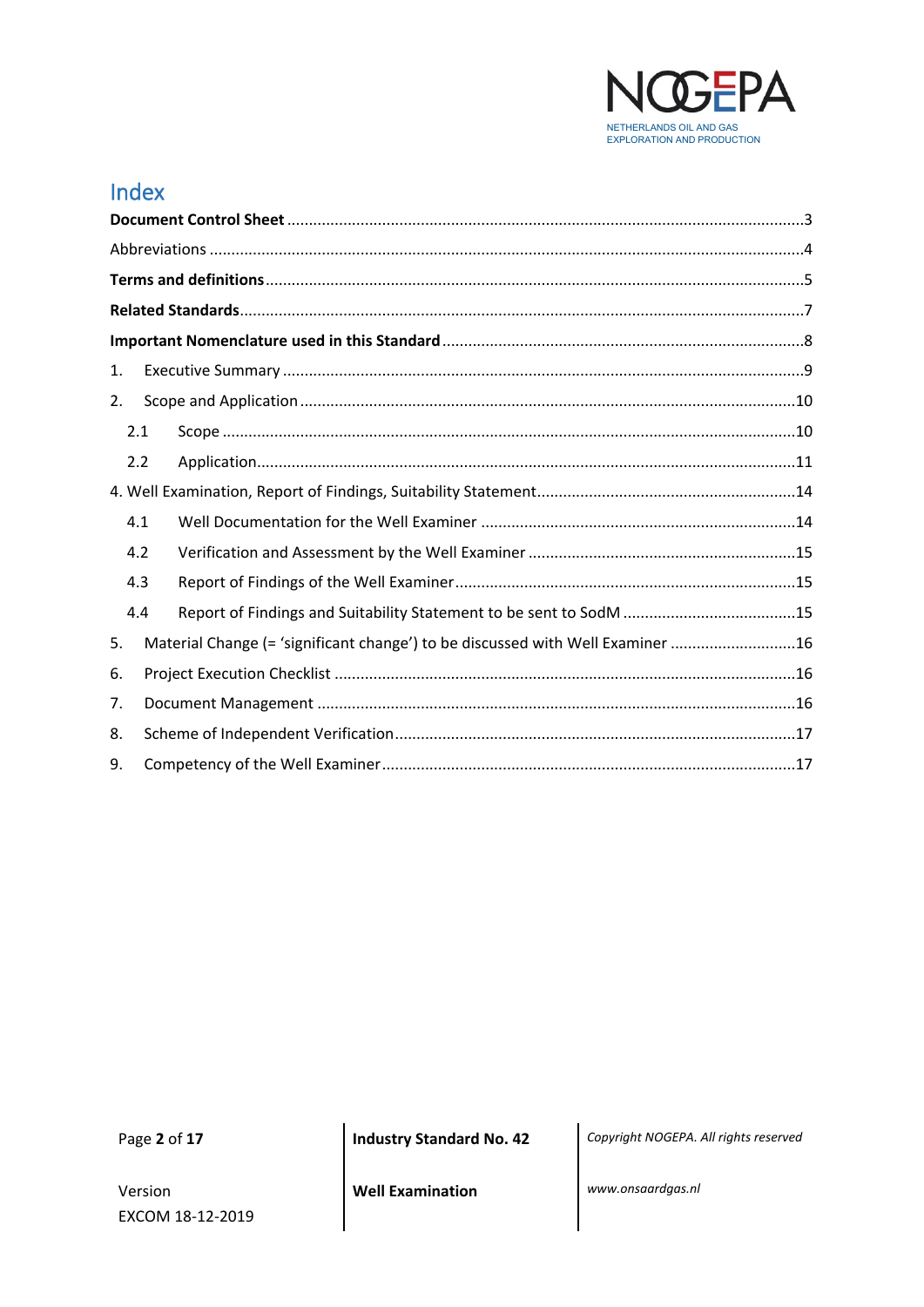

## <span id="page-2-0"></span>**Document Control Sheet**

| <b>Control Sheet</b>   |                                                                    |  |  |  |
|------------------------|--------------------------------------------------------------------|--|--|--|
| Responsible Committee  | <b>OPCOM</b>                                                       |  |  |  |
| Title Document (UK)    | <b>Well Examination</b>                                            |  |  |  |
| Type Document (UK)     | <b>Industry Standard</b>                                           |  |  |  |
| <b>Control Number:</b> | 42                                                                 |  |  |  |
| <b>Control Status:</b> | Controlled / Uncontrolled when printed                             |  |  |  |
| <b>Issue Status</b>    | This document has been published electronically on the NOGEPA      |  |  |  |
|                        | Website. In order to maintain this document as a" Controlled copy" |  |  |  |
|                        | any formal revisions will be published via this Website and should |  |  |  |
|                        | replace all previous issued revisions.                             |  |  |  |
|                        |                                                                    |  |  |  |

| Document update timeframe | C3               |                  |  |
|---------------------------|------------------|------------------|--|
| C1 - 12 Months            | $C2 - 24$ Months | $C3 - 36$ Months |  |

| <b>Endorsed by</b>           |       |                 |  |  |  |
|------------------------------|-------|-----------------|--|--|--|
| <b>Environment Committee</b> | Name  | W. van der Meer |  |  |  |
|                              | Date: |                 |  |  |  |
|                              | Name  | R. Pijtak       |  |  |  |
| Health and Safety Committee  | Date: |                 |  |  |  |
| Legal Committee              | Name  | S. Tates        |  |  |  |
|                              | Date: |                 |  |  |  |
|                              | Name  | R. Aretz        |  |  |  |
| <b>Operations Committee</b>  | Date: |                 |  |  |  |
| <b>Approved by</b>           |       |                 |  |  |  |
| <b>Executive Committee</b>   | Name  | R. Frimpong     |  |  |  |
|                              | Date: |                 |  |  |  |

| <b>Revision History</b> |                |                                                            |         |                |          |  |  |
|-------------------------|----------------|------------------------------------------------------------|---------|----------------|----------|--|--|
| Rev                     | Date           | Description                                                | Author  | Reviewed       | Approved |  |  |
| 0                       | 26-4-2016      | $1st$ issue                                                | CvO, UJ | G.J. Windhorst |          |  |  |
|                         | $1 - 7 - 2017$ | Adjustment to revision<br>Mining Act as per 1-1-2017       | AK      | G.J. Windhorst |          |  |  |
|                         | 18-12-2019     | Reviewed in 3-yearly<br>update cycle: no changes<br>needed |         |                |          |  |  |

This document will be controlled in accordance with the NOGEPA Industry Standard No. 80 on Standards and Document Control.

Page **3** of **17 Industry Standard No. 42** *Copyright NOGEPA. All rights reserved*

Version EXCOM 18-12-2019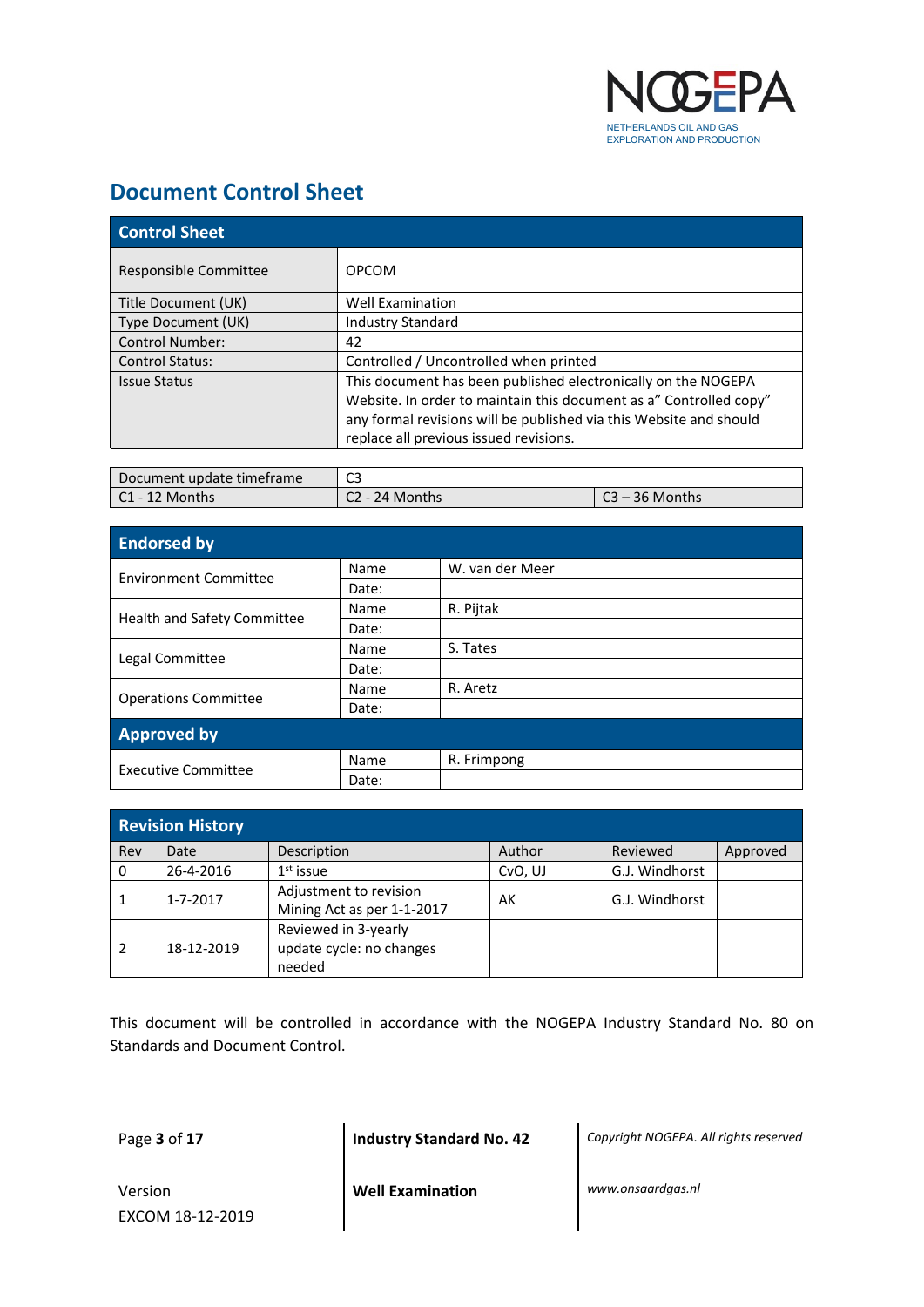

# <span id="page-3-0"></span>**Abbreviations**

| <b>AIM</b>    | <b>Asset Integrity Management</b>                              |
|---------------|----------------------------------------------------------------|
| <b>EXCOM</b>  | <b>Executive Committee of NOGEPA</b>                           |
| IV            | Independent Verification                                       |
| <b>MBW</b>    | Mijnbouwwet                                                    |
| <b>MBB</b>    | Mijnbouwbesluit                                                |
| <b>MBR</b>    | Mijnbouwregeling                                               |
| <b>MEA</b>    | Ministry of Economic Affairs                                   |
| MН            | Major Hazard                                                   |
| <b>NOGEPA</b> | Netherlands Oil and Gas Exploration and Production Association |
| <b>OPCOM</b>  | Operations Committee of NOGEPA                                 |
| OSD           | <b>Offshore Safety Directive</b>                               |
| <b>PEC</b>    | <b>Project Execution Checklist</b>                             |
| <b>RIGG</b>   | Rapport Inzake Grote Gevaren                                   |
| RoMH          | Report on Major Hazards                                        |
| <b>SECE</b>   | Safety & Environmental Critical Element                        |
| SodM          | <b>State Supervision of Mines</b>                              |

Version EXCOM 18-12-2019

Page **4** of **17 Industry Standard No. 42** *Copyright NOGEPA. All rights reserved*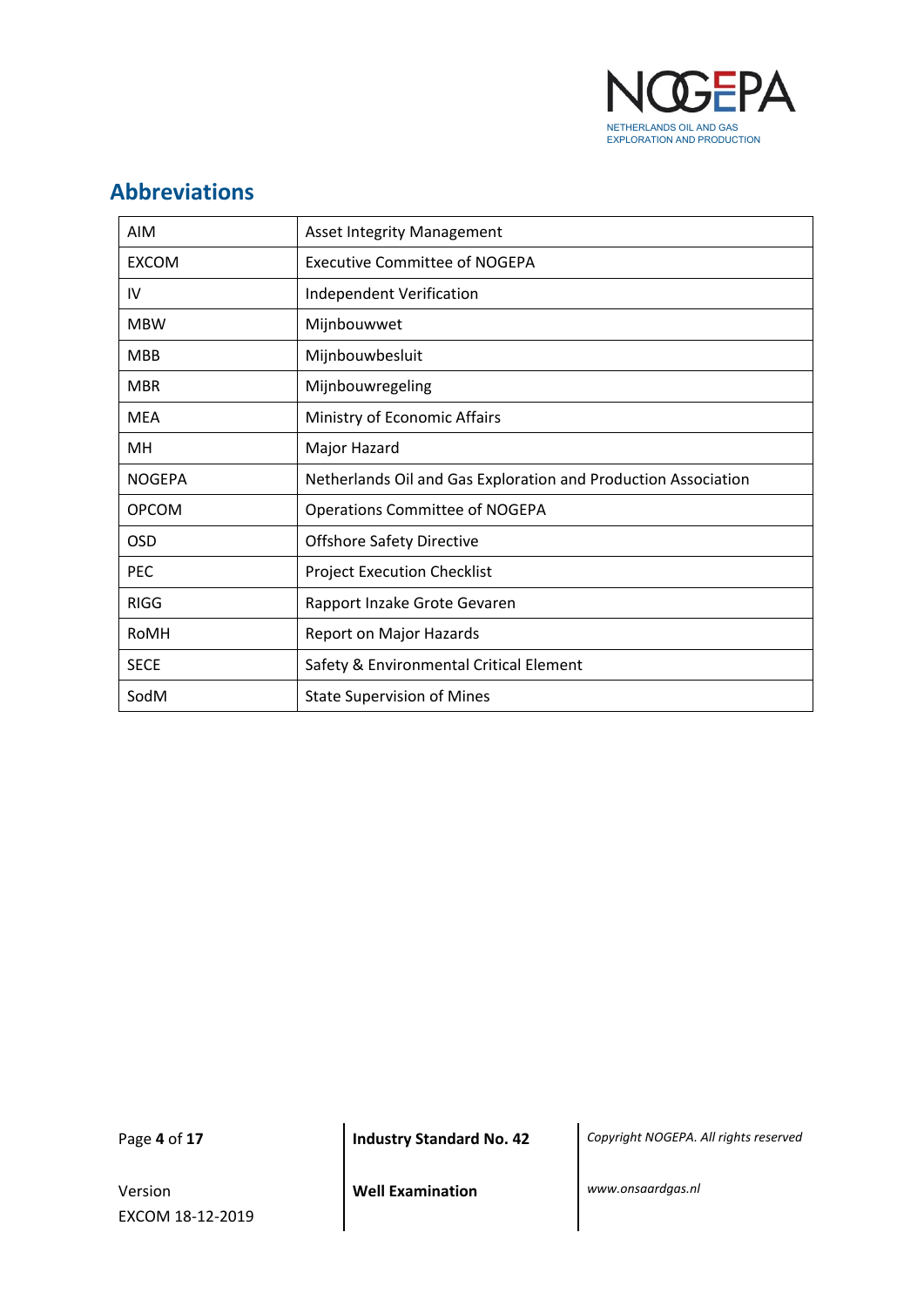

# <span id="page-4-0"></span>**Terms and definitions**

| <b>Term</b>                         | <b>Meaning</b>                                                                                                                                                                                                                                                                                                                                                                                                                                                                                 |  |  |  |
|-------------------------------------|------------------------------------------------------------------------------------------------------------------------------------------------------------------------------------------------------------------------------------------------------------------------------------------------------------------------------------------------------------------------------------------------------------------------------------------------------------------------------------------------|--|--|--|
| Independent<br>Verification         | Independent Verification means an assessment and confirmation of the<br>validity of particular Written Statements by an entity or an organisational<br>part of the operator or the owner that is not under the control of or<br>influenced by, the entity or the organisational part using those<br>statements.                                                                                                                                                                                |  |  |  |
| Major Accident                      | means in relation to an installation or connected infrastructure:<br>an incident involving an explosion, fire, loss of well control, or<br>(a)<br>release of oil, gas or dangerous substances involving, or with a<br>significant potential to cause, fatalities or serious personal injury;<br>(b)<br>an incident leading to serious damage to the installation or<br>connected infrastructure involving, or with a significant potential<br>to cause, fatalities or serious personal injury; |  |  |  |
|                                     | any other incident leading to fatalities or serious injury to five or<br>(c)<br>more persons who are on the offshore installation where the<br>source of danger occurs or who are engaged in an offshore oil<br>and gas operation in connection with the installation or<br>connected infrastructure; or<br>(d)<br>any major environmental incident resulting from incidents                                                                                                                   |  |  |  |
|                                     | referred to in points (a), (b) and (c).<br>For the purposes of determining whether an incident constitutes a major<br>accident under points (a), (b) or (d), an installation that is normally<br>unattended shall be treated as if it were attended.                                                                                                                                                                                                                                           |  |  |  |
| <b>Material Changes Wells</b>       | In the case of a notification of Well Operations, a change to the basis on<br>which the original notification was submitted including, inter alia,<br>physical modifications, replacement of one installation with another,<br>availability of new knowledge or technology and operational<br>management changes.                                                                                                                                                                              |  |  |  |
| Offshore Safety<br><b>Directive</b> | Directive 2013/30/EU of the European Parliament and of the Council of<br>12 June 2013 on safety of offshore oil and gas operations.                                                                                                                                                                                                                                                                                                                                                            |  |  |  |

Version EXCOM 18-12-2019

Page **5** of **17 Industry Standard No. 42** *Copyright NOGEPA. All rights reserved*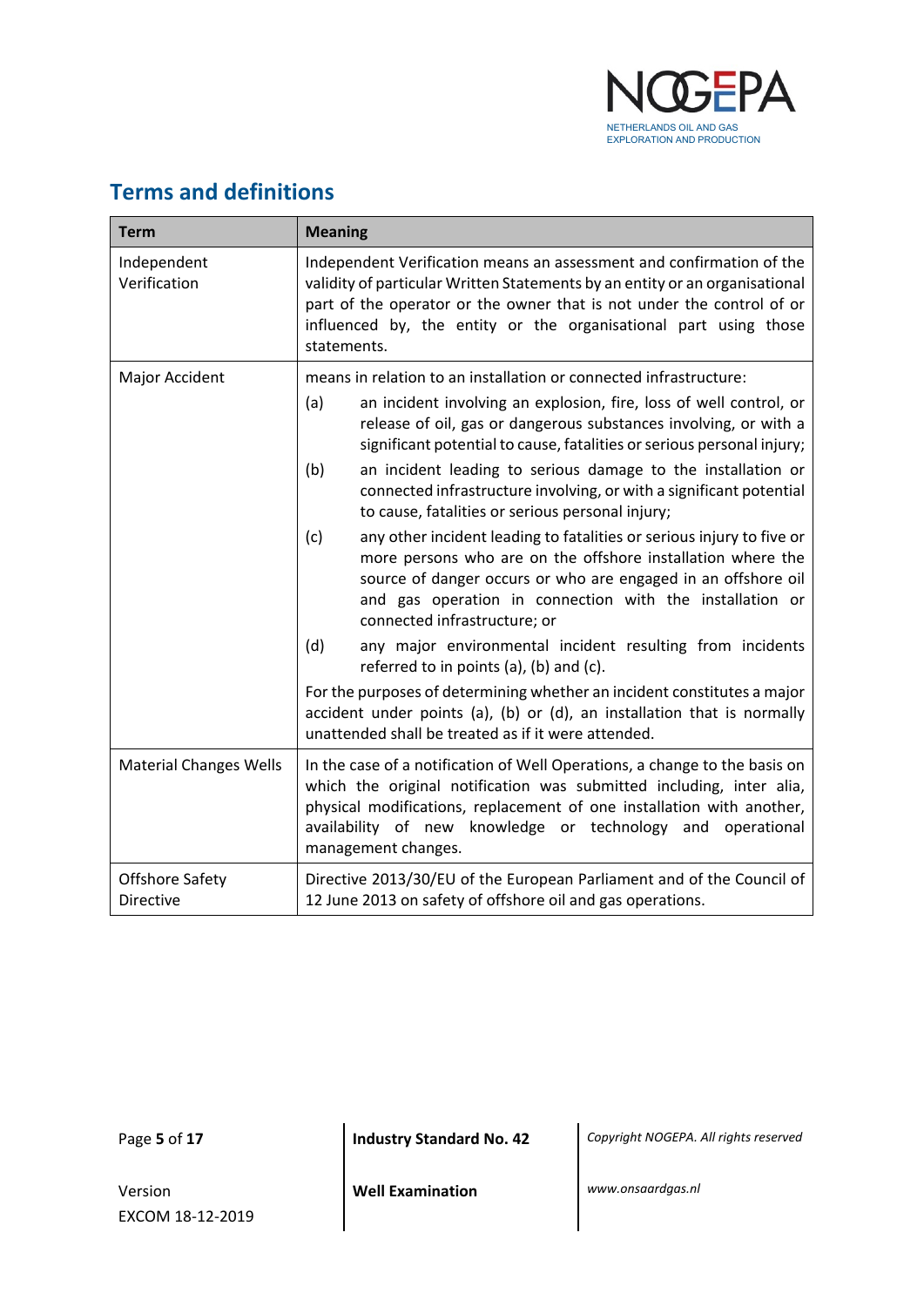

| <b>Term</b>                           | <b>Meaning</b>                                                                                                                                                                                                                                                                                                                           |  |  |
|---------------------------------------|------------------------------------------------------------------------------------------------------------------------------------------------------------------------------------------------------------------------------------------------------------------------------------------------------------------------------------------|--|--|
| <b>Project Execution</b><br>Checklist | A list prepared by the Well Examiner of the program steps and values<br>which the Well Examiner considers critical to the safe execution of the<br>Well Operation and to the implementation of the examined well design.                                                                                                                 |  |  |
| <b>Report of Findings</b>             | The report with the Well Examiner's conclusions and findings from the<br>Well Examination, issued by the Well Examiner to the Well Operator, and<br>which is to be submitted as part of a well notification to SodM.                                                                                                                     |  |  |
| Responsible Committee                 | The committee of NOGEPA that has been appointed by the EXCOM as<br>the owner of a specific Standard.                                                                                                                                                                                                                                     |  |  |
| <b>Suitability Statement</b>          | A statement of the Well Operator, that, after considering of the Report<br>of Findings, the risk management relating to the well design and its<br>barriers to loss of control are Suitable for all anticipated conditions and<br>circumstances, and which is to be submitted as part of a well notification<br>to SodM.                 |  |  |
| Suitable                              | Right or fully appropriate, including consideration of proportionate<br>effort and cost, for a given requirement or situation, based on objective<br>evidence and demonstrated by an analysis, comparison with appropriate<br>standards or other solutions used in comparable situations by other<br>authorities or industry.            |  |  |
| <b>Well Examination</b>               | Well Examination is an independent assurance process on behalf of the<br>Well Operator to give independent assurance that the pressure<br>boundary of the well is controlled throughout its life and the pressure-<br>containment equipment that forms part of the well is suitable for the<br>anticipated well conditions at all times. |  |  |
| Well Examiner                         | The Well Examiner is an Independent Verifier performing the Well<br>Examination.                                                                                                                                                                                                                                                         |  |  |
| <b>Well Operation</b>                 | Any operation concerning a well that could result in the accidental<br>release of materials that has the potential to lead to a major accident,<br>including the drilling of a well, the repair or modification of a well, the<br>suspension of well operations and the permanent abandonment of a<br>well.                              |  |  |
| Well Operator                         | The Well Operator is the Operator carrying the responsibility for the well,<br>being the licencee who is appointed as operator by MEA (of the sole<br>licencee).                                                                                                                                                                         |  |  |
| <b>Written Statement</b>              | A Written Statement is a performance report of (a group of) SECE's<br>(SECE-block).                                                                                                                                                                                                                                                      |  |  |

Page **6** of **17 Industry Standard No. 42** *Copyright NOGEPA. All rights reserved*

Version EXCOM 18-12-2019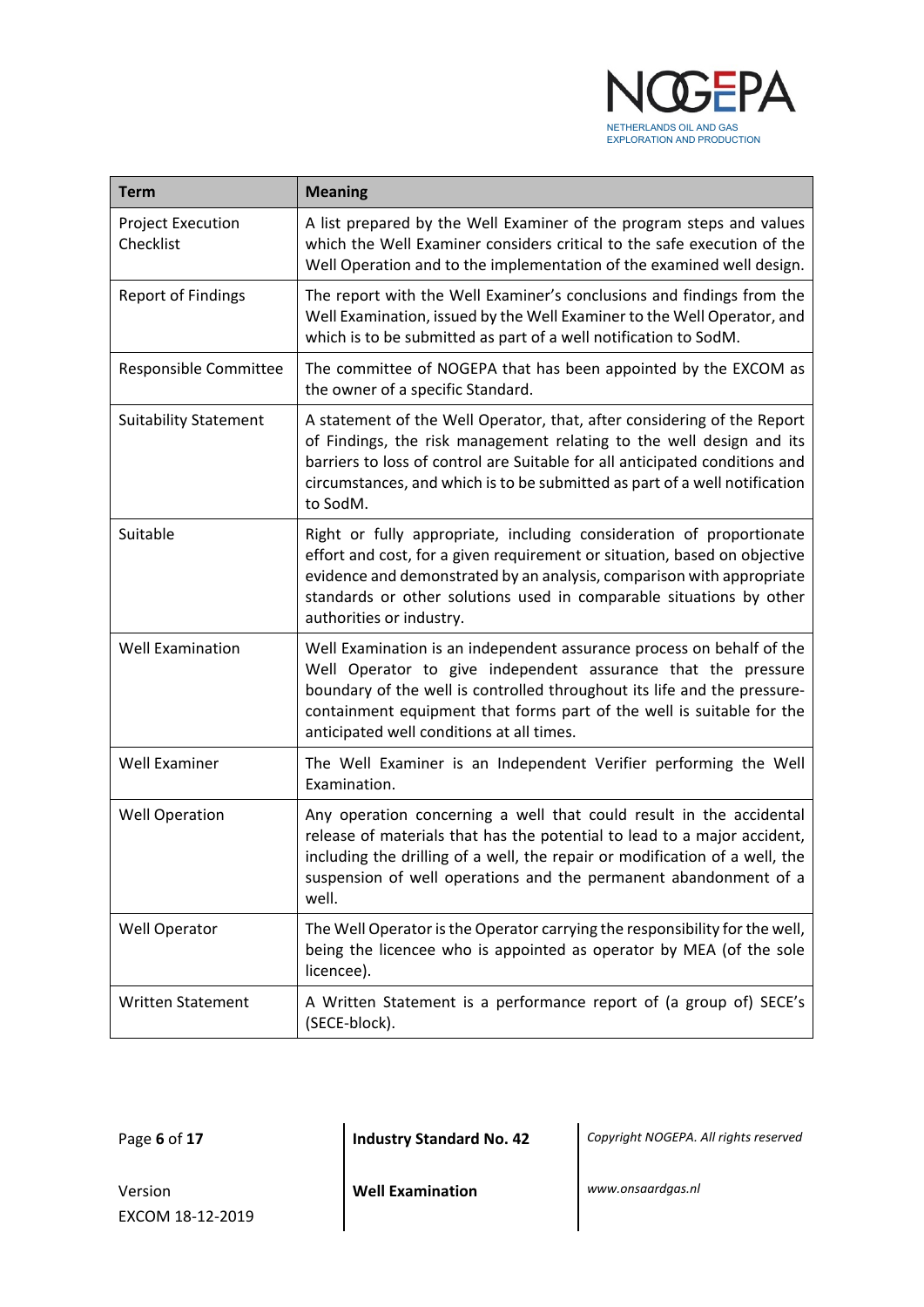

# **Legal Requirements**

| Dutch Mining Act                 | MBW 45I Independent Verification                                 |
|----------------------------------|------------------------------------------------------------------|
| <b>MBW</b>                       | MBW45n.3 Notification Well Activity                              |
| (Mijnbouwwet)                    |                                                                  |
| <b>Dutch Mining Decree</b>       | MBB 67, 68, 69, 70, 71, 72, 73                                   |
| <b>MBB</b>                       | MBB 74, MBR 8.2.1 8.2.3 8.2.4 (work program)                     |
| (Mijnbouwbesluit)                | MBB 76, MBR 8.2.2 Bijlage 11 Bijlage 12 (day report, end report) |
|                                  | MBB 75, 77                                                       |
|                                  | MBB 84e, 84f, 84g Independent Verification                       |
| Dutch Mining Regulation          | MBR 11a.5.1, 11a.5.2, 11a.5.3 Independent Verification           |
| <b>MBR</b>                       |                                                                  |
| (Mijnbouwregeling)               |                                                                  |
| Dutch Civil Code                 | BW art. 6:177, art. 3:310 section 2.                             |
| <b>BW</b>                        |                                                                  |
| (Burgerlijk Wetboek)             |                                                                  |
| <b>Offshore Safety Directive</b> | OSD Annex I, 4; Annex V.                                         |

## <span id="page-6-0"></span>**Related Standards**

| Standard 48 | Independent Verification (validation by independent expert)                                                            |  |  |
|-------------|------------------------------------------------------------------------------------------------------------------------|--|--|
| Standard 49 | Independent Verification Execution (validation by independent expert)<br>re. Installations, decommissioning, pipelines |  |  |
| Standard 83 | RIGG (Report on Major Hazards for production installations)                                                            |  |  |
| Standard 90 | <b>Asset Integrity Management</b>                                                                                      |  |  |

Version EXCOM 18-12-2019

Page **7** of **17 Industry Standard No. 42** *Copyright NOGEPA. All rights reserved*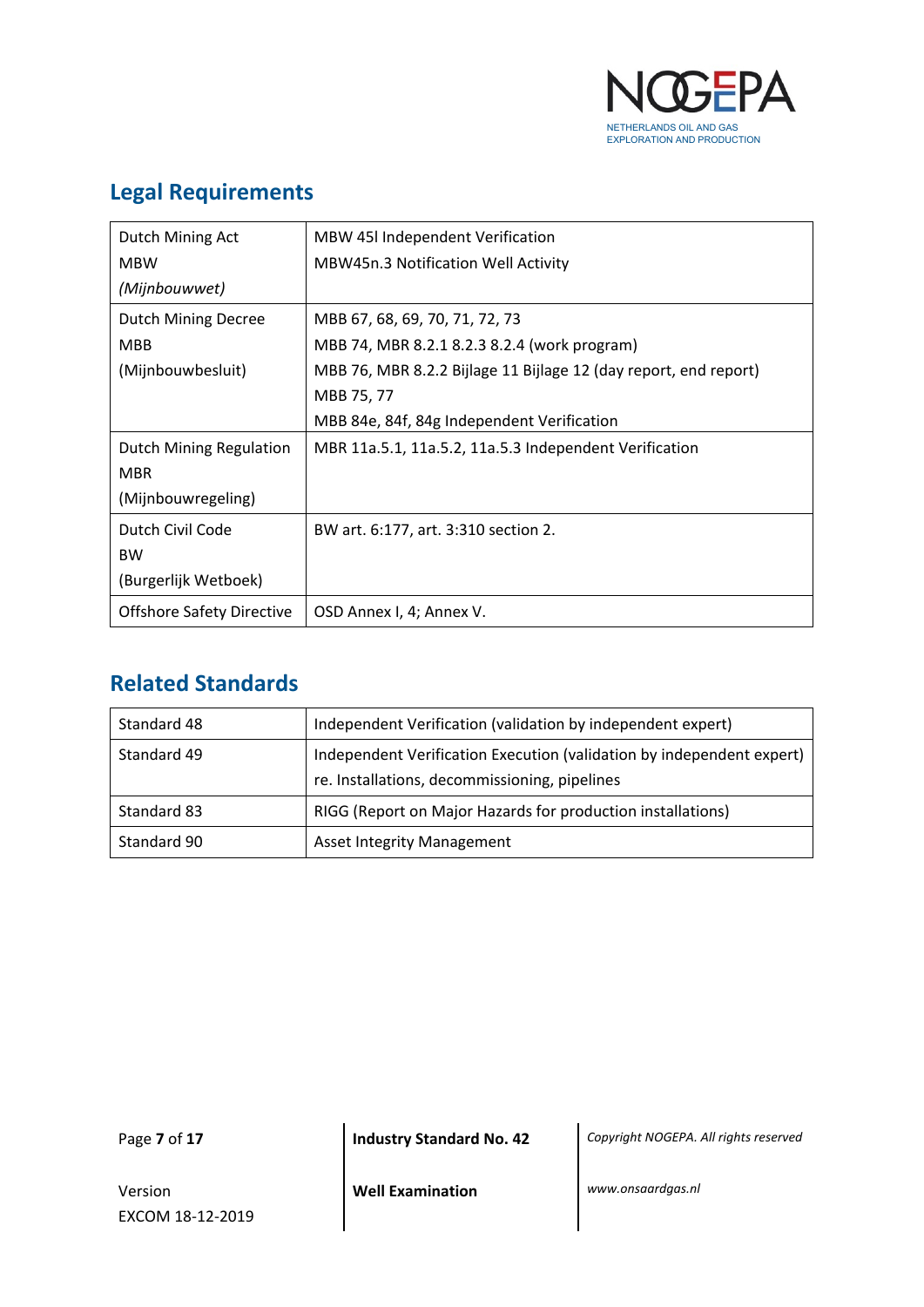

٦

## <span id="page-7-0"></span>**Important Nomenclature used in this Standard**

| In the context of this Standard and when so used to describe a method or practice:                                                                                                                     |                                                                                                                                                                                                                                                                                                                                                                                                                                                                                                                                                                                        |  |  |  |
|--------------------------------------------------------------------------------------------------------------------------------------------------------------------------------------------------------|----------------------------------------------------------------------------------------------------------------------------------------------------------------------------------------------------------------------------------------------------------------------------------------------------------------------------------------------------------------------------------------------------------------------------------------------------------------------------------------------------------------------------------------------------------------------------------------|--|--|--|
| 'shall'                                                                                                                                                                                                | means that such method or practice reflects a mandatory provision of<br>law (in Dutch: dwingend recht). Such method or practice is mandatory<br>for those who are the addressees of such provision (mostly the<br>operators). A Standard can describe or quote, but not amend, mandatory<br>provisions. When an operator in exceptional cases for technical,<br>operational or HSE reasons cannot comply, exceptions shall be<br>documented and reported, and risks mitigated. Please note that this<br>does not release the operator from the obligation to comply with the<br>law. * |  |  |  |
| 'should'                                                                                                                                                                                               | means that such method or practice reflects a Good Operating Practice.<br>An operator is generally expected to apply such method or practice, but<br>a specific situation may require a specific alternative. In other words: the<br>operator complies or explains, and documents the explanation. *                                                                                                                                                                                                                                                                                   |  |  |  |
| 'could'                                                                                                                                                                                                | means that such method or practice is of an advisory nature or<br>mentioned by way of example. An operator is not obliged to comply and<br>is not obliged to explain if he does not comply.                                                                                                                                                                                                                                                                                                                                                                                            |  |  |  |
| * Please refer to paragraph 2.3 of Standard 80 (Standards and Document Control), for further<br>explanation on an exception of a 'shall' provision, or on a comply-or-explain of a 'should' provision. |                                                                                                                                                                                                                                                                                                                                                                                                                                                                                                                                                                                        |  |  |  |

 $\overline{1}$ 

Version EXCOM 18-12-2019

Page **8** of **17 Industry Standard No. 42** *Copyright NOGEPA. All rights reserved*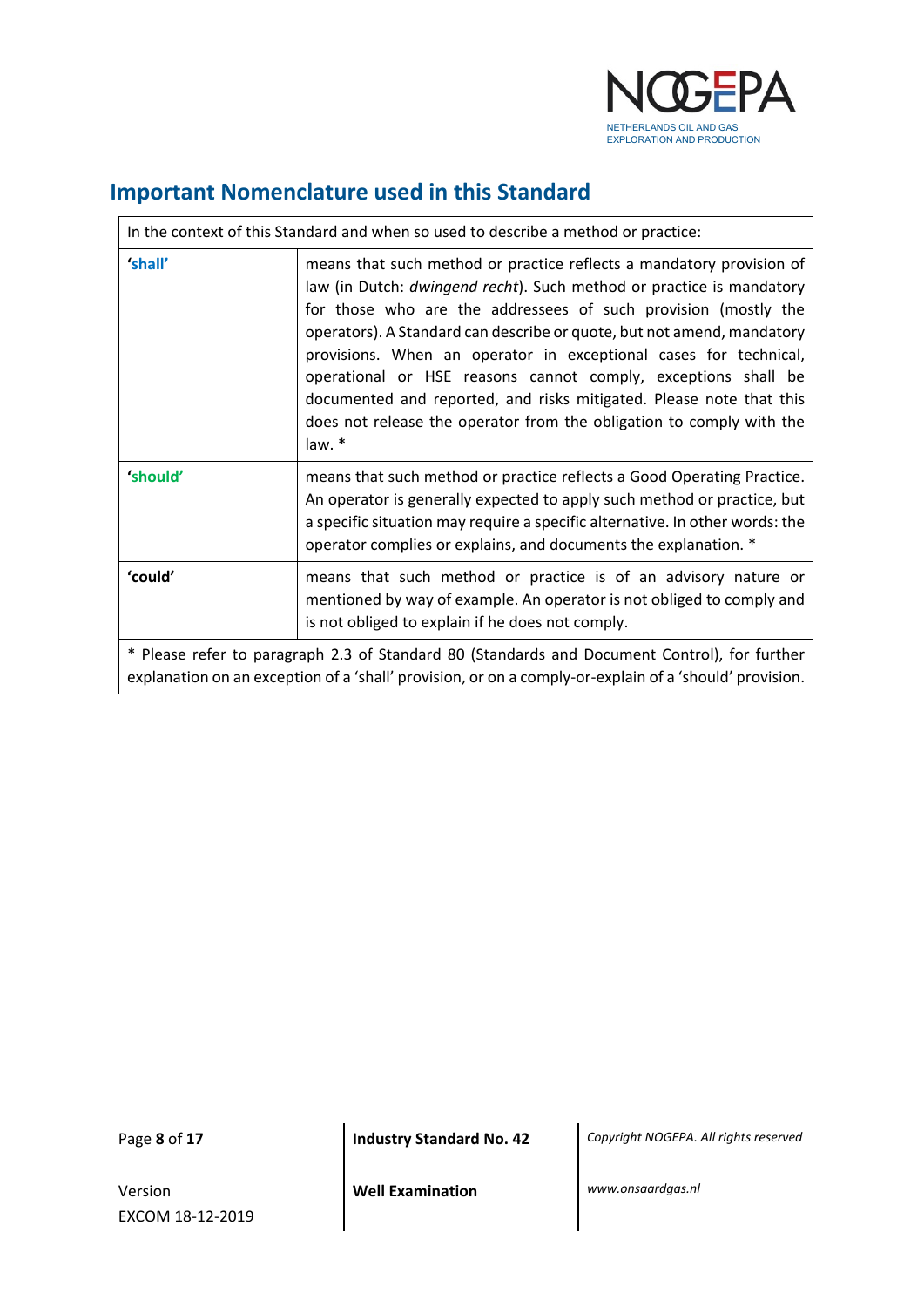

## <span id="page-8-0"></span>**1. Executive Summary**

The Mining Act defines Well Examination as a process of independent assurance that the well design and well control measures are suitable for the anticipated well conditions at all times.

The Well Operator **shall** have his own scheme of independent verification of Well Operations complete with an organigram displaying how Well Operations, including Well Engineering and Independ Well Verification is organized. The scheme **shall** include 'dispute resolution 'and/or Well Examiner's access to Senior Management of the Well Operator.

The Managing Director of the Well Operator is accountable for the management and adherence to the scheme of independent verification.

Well Examination focusses on the integrity of a well. Key elements of Well Examination are:

- before the start of the Well Operations (i) a Well Examiner **shall** review relevant well documentation and (ii) issue a report of findings to the Well Operator, which report (iv) is to be considered by the Well Operator and (v) is to be submitted to SodM.
- (vi) The Well Examiner shall be involved in review and assessment of Material Changes (= significant changes, see definition).
- The Well Examiner **shall** also monitor progress of the Well Operations against certain critical elements of the well program ("PEC list").

Well Examination is the Scheme of Independent Verification of Well Operations which, pursuant to the MBW, each Well Operator must establish and submit to SodM. Chapter 8 provides details on the Scheme of Independent Verification for Well Operations.

Wells that are connected to a Production Installation are often identified in the risk assessment for the installation as Safety and Environmentally Critical Elements, as described in the report on major hazards for the installation. As such Independent Verification is required that the Wells are Suitable and that the schedule of examination and testing of the safety and environmental critical elements is suitable, up-to-date and operating as intended.

At revision 1 the content has been adjusted to the revision of the Mining Act as per 1-1-2017, due to the implementation of the EU 2013/30/EU Offshore Safety Directive.

Version EXCOM 18-12-2019

Page **9** of **17 Industry Standard No. 42** *Copyright NOGEPA. All rights reserved*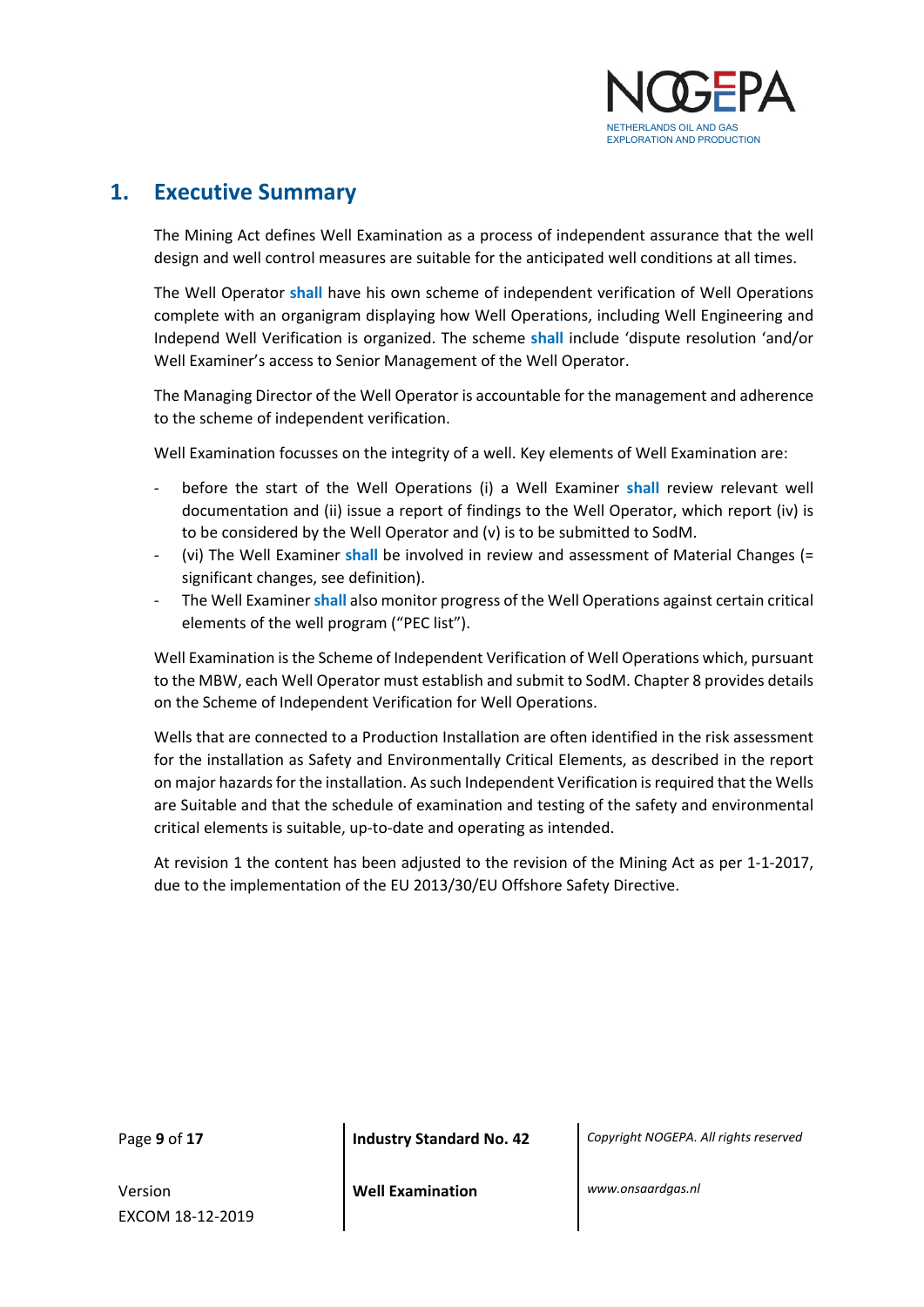

## <span id="page-9-0"></span>**2. Scope and Application**

#### <span id="page-9-1"></span>2.1 **Scope**

This Standard lists the requirements and guidance for Independent Verification of Design, Construction if operated as intended, Well Intervention and Decommissioning in the Oil & Gasindustry for on- and offshore exploration and production facilities.

#### Nogepa Asset Integrity Standards

Standard 42 is part of Nogepa Asset Integrity standards as outlined below.



Standard 90 describes practical approaches to Asset Integrity Management (AIM). It provides general guidance on good practice and is geared to enable and maintain management systems that fully address these conditions.

Standard 83 is a goal setting document describing the regulatory requirements for a RoMH and provides a template to draw up a compliant RoMH document. The RoMH provides a SECE listing for Independent verification.

Standard 48 contains principles and requirements for independency, impartiality of Independent Verification and provides the principles for Standard 42 and 49.

Page **10** of **17 Industry Standard No. 42** *Copyright NOGEPA. All rights reserved*

Version EXCOM 18-12-2019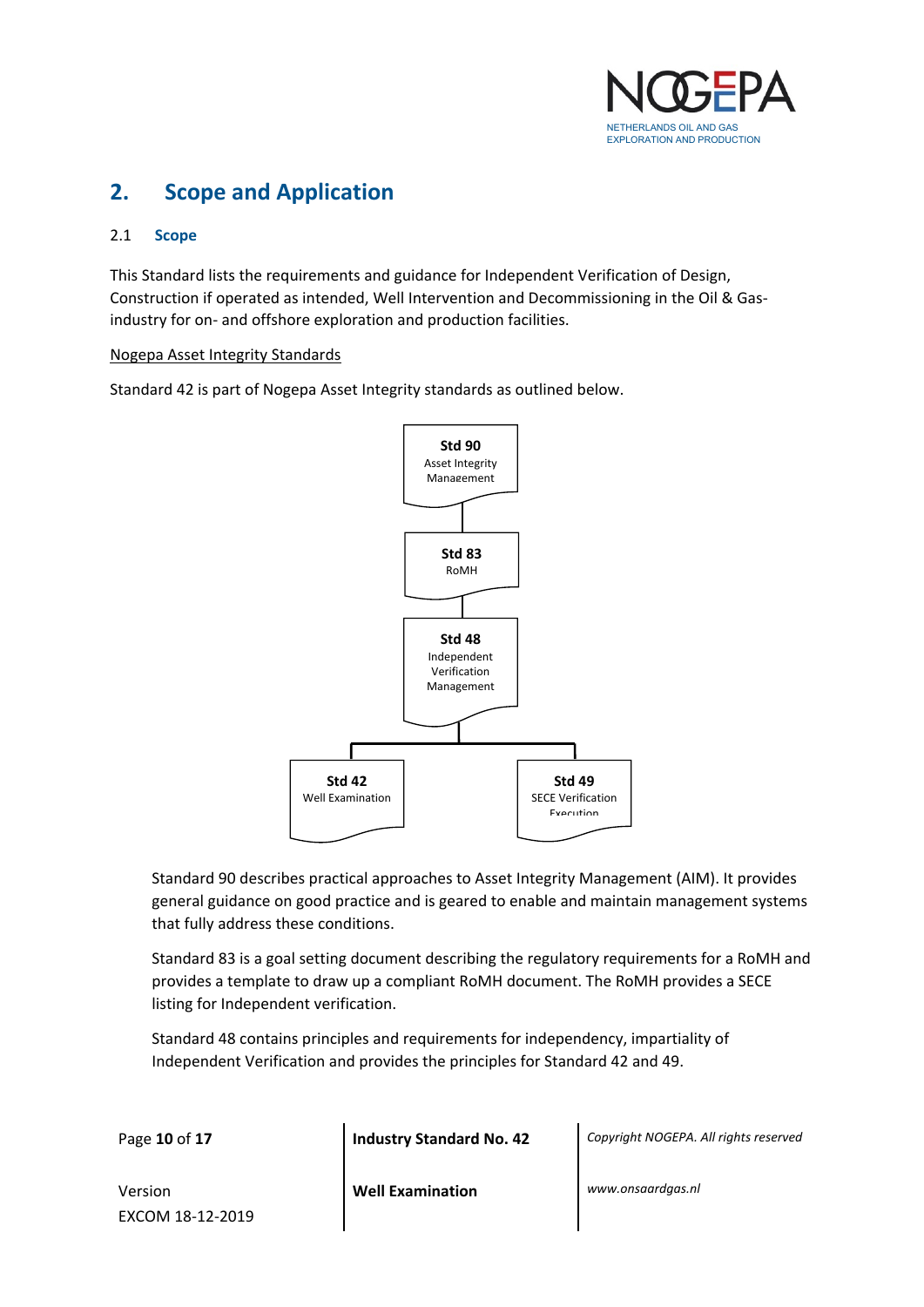

Standard 42 works out the requirements and provides guidance for Well Examination during Design, Construction, Intervention and Abandonment.

Standard 49 contains principles and requirements for independency, impartiality of Independent Verification of SECE's.

#### Examinable Well Operations:

All activities that change the architecture of wells are considered examinable, e.g.:

- o Drilling including re-entry/ side track.
- o Workovers, i.e. pulling of the completion and or associated tubing hanger and tree.
- o (re-)Perforations in a different formation or pressure zone.
- o Suspension of well operations.
- o Permanent abandonment.
- o Hydraulic fracturing.
- o Velocity string installation.

More routine activities, where the architecture of a well is not changed, are not considered individually examinable, e.g.

- o Wireline.
- o Production logging.
- o Caliper surveys.
- o Acidization.

The applicable set-up of the pressure and well control equipment on the well during routine activities should be examined by a Well Examiner once every 5 years as a general set-up or on a case by case bases.

#### <span id="page-10-0"></span>2.2 **Application**

#### Involvement of Well Examiner / SECE Verifier (see also Standard 48 & 49)

| Nogepa<br>Standard | 42            | 42                  | 49                                 | 42                          | 49                                 | 42          |
|--------------------|---------------|---------------------|------------------------------------|-----------------------------|------------------------------------|-------------|
| Phase              | <b>Design</b> | <b>Construction</b> | <b>Operational</b><br><b>Phase</b> | Well<br><b>Intervention</b> | <b>Operational</b><br><b>Phase</b> | Abandonment |
|                    |               |                     |                                    | Well lifecycle              |                                    |             |
| Examiner or        | Well          | Well                | SECE-block                         | Well                        | SECE-block                         | Well        |
| Verifier           | Examiner      | Examiner            | <b>Verifier</b>                    | Examiner                    | Verifier                           | Examiner    |

Page **11** of **17 Industry Standard No. 42** *Copyright NOGEPA. All rights reserved*

Version EXCOM 18-12-2019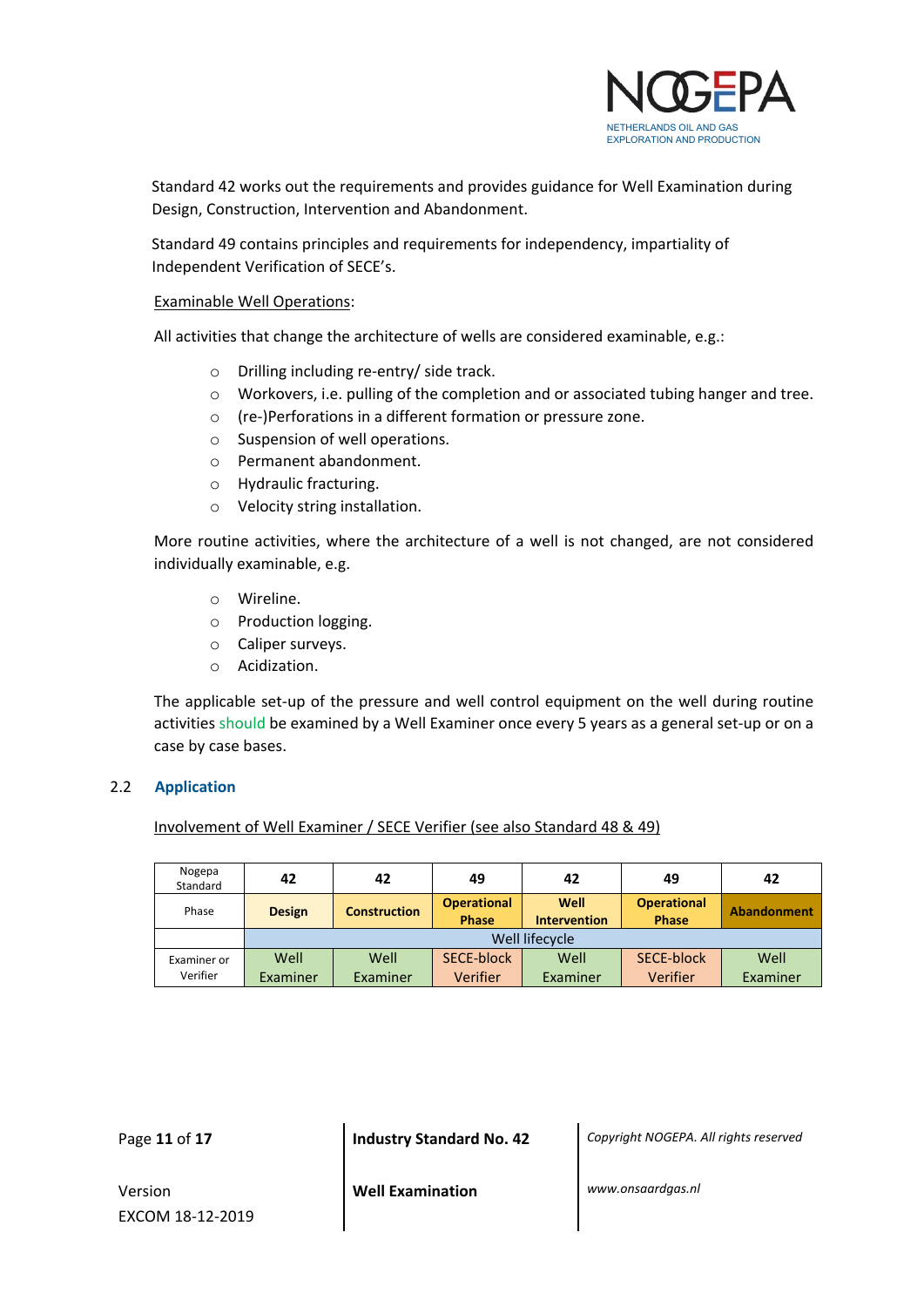

The table represents the role of Independent Verification during the life cycle of the well.

Version EXCOM 18-12-2019

Page **12** of **17 Industry Standard No. 42** *Copyright NOGEPA. All rights reserved*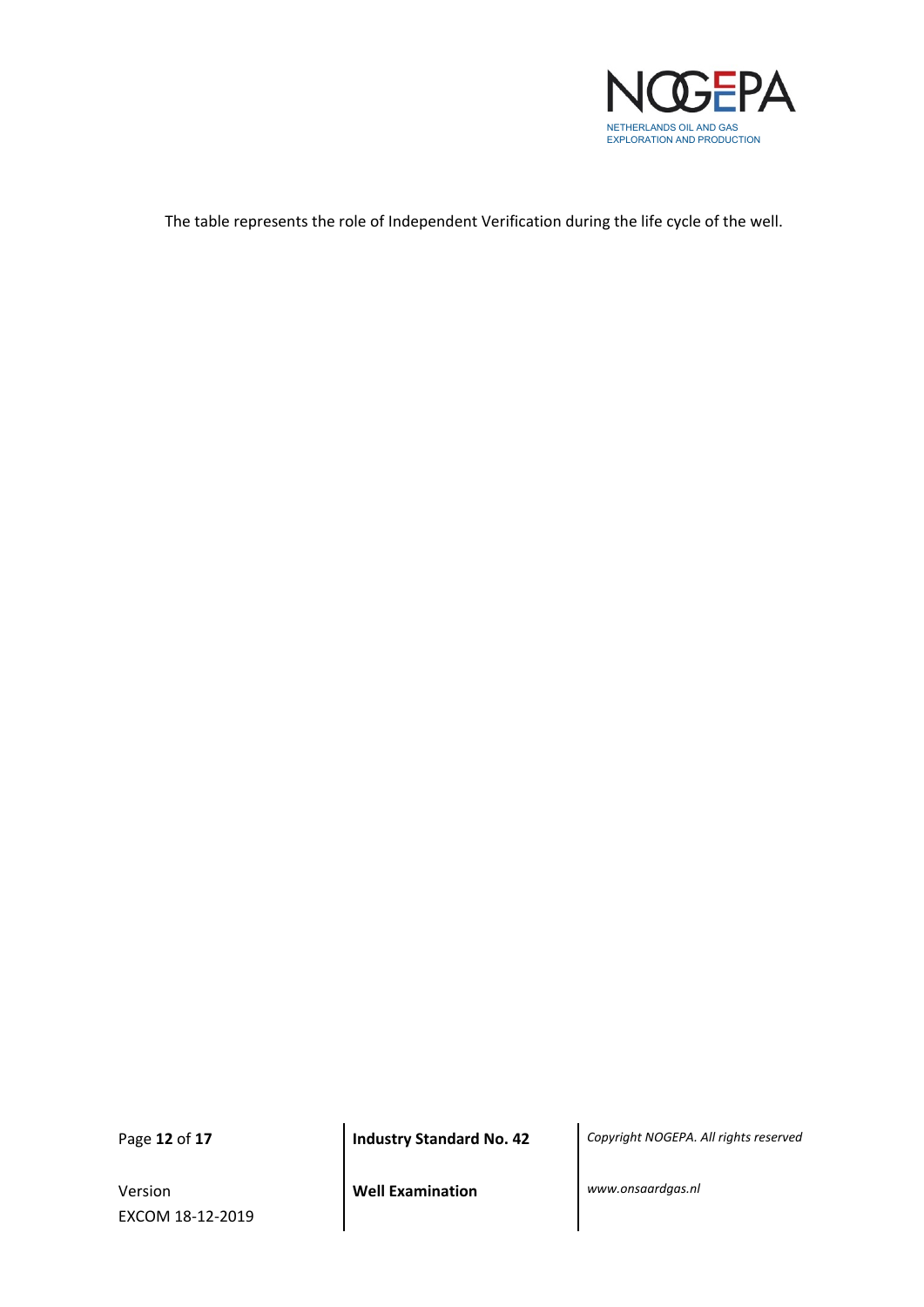

#### Legend to graph "Documentation and notification during Well Operations"

Red cells means mandatory (legal) obligations Blue cells means customary practice



Version EXCOM 18-12-2019

Page **13** of **17 Industry Standard No. 42** *Copyright NOGEPA. All rights reserved*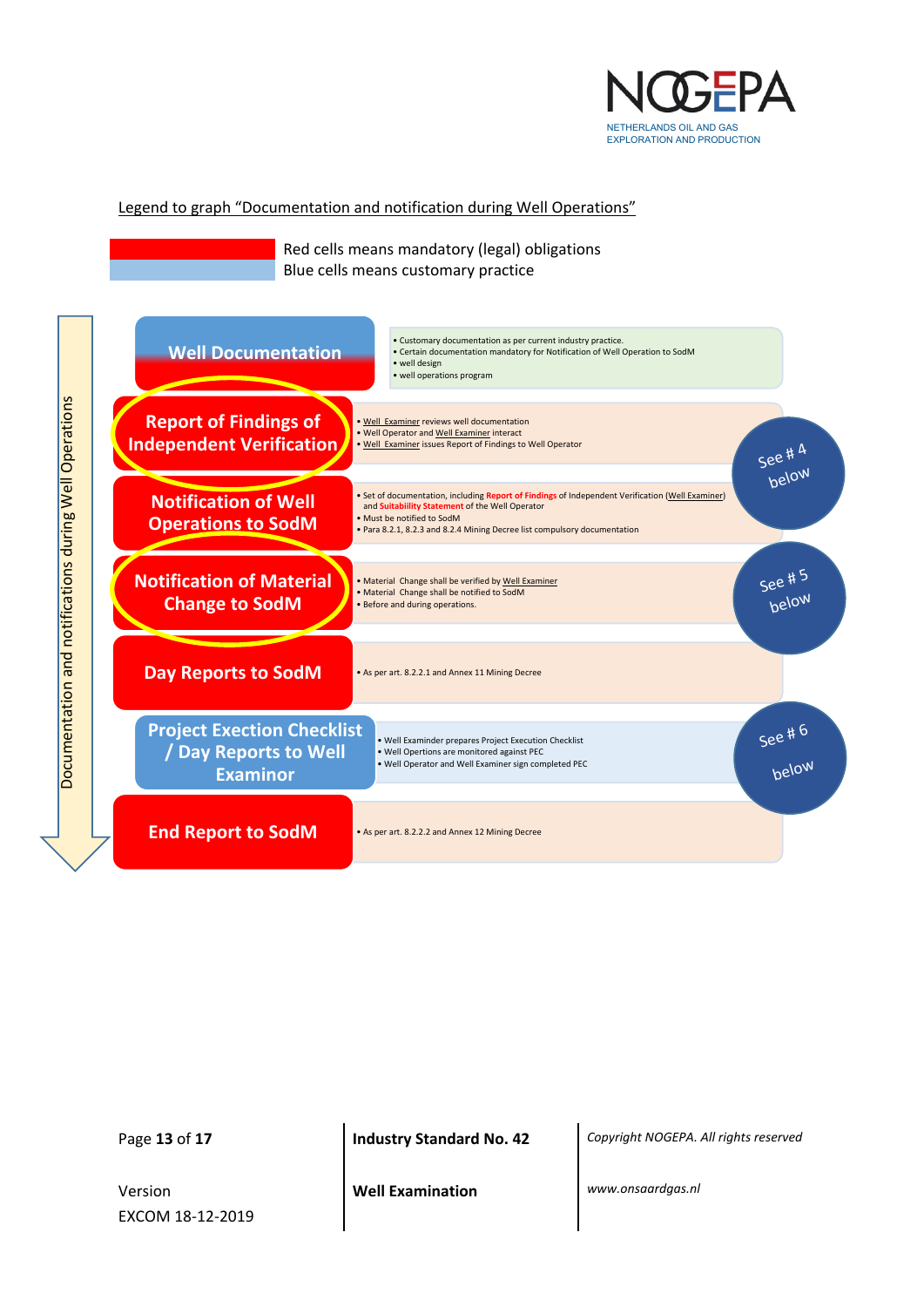

## <span id="page-13-0"></span>**4. Well Examination, Report of Findings, Suitability Statement**

The Well Examination of Well Operations generally consists of the steps shown in the graphic below. These steps are further explained in the subparagraphs of this chapter.



#### <span id="page-13-1"></span>4.1 **Well Documentation for the Well Examiner**

The Well Operator **shall** provide to the Well Examiner written or electronic files or documents (either separately or integrated) regarding:

- Work program
- Casing design
- Completion design
- Kick Tolerance
- Tubing stress analysis
- Well control measures
- Geological data
- Offset wells details
- Risk assessments
- Pore pressure and fracture gradient Typically the Well Operator will follow the list of article 8.2.1.1 of the Mining Decree.
- Applicable company standards (see 4.2 below)

Page **14** of **17 Industry Standard No. 42** *Copyright NOGEPA. All rights reserved*

Version EXCOM 18-12-2019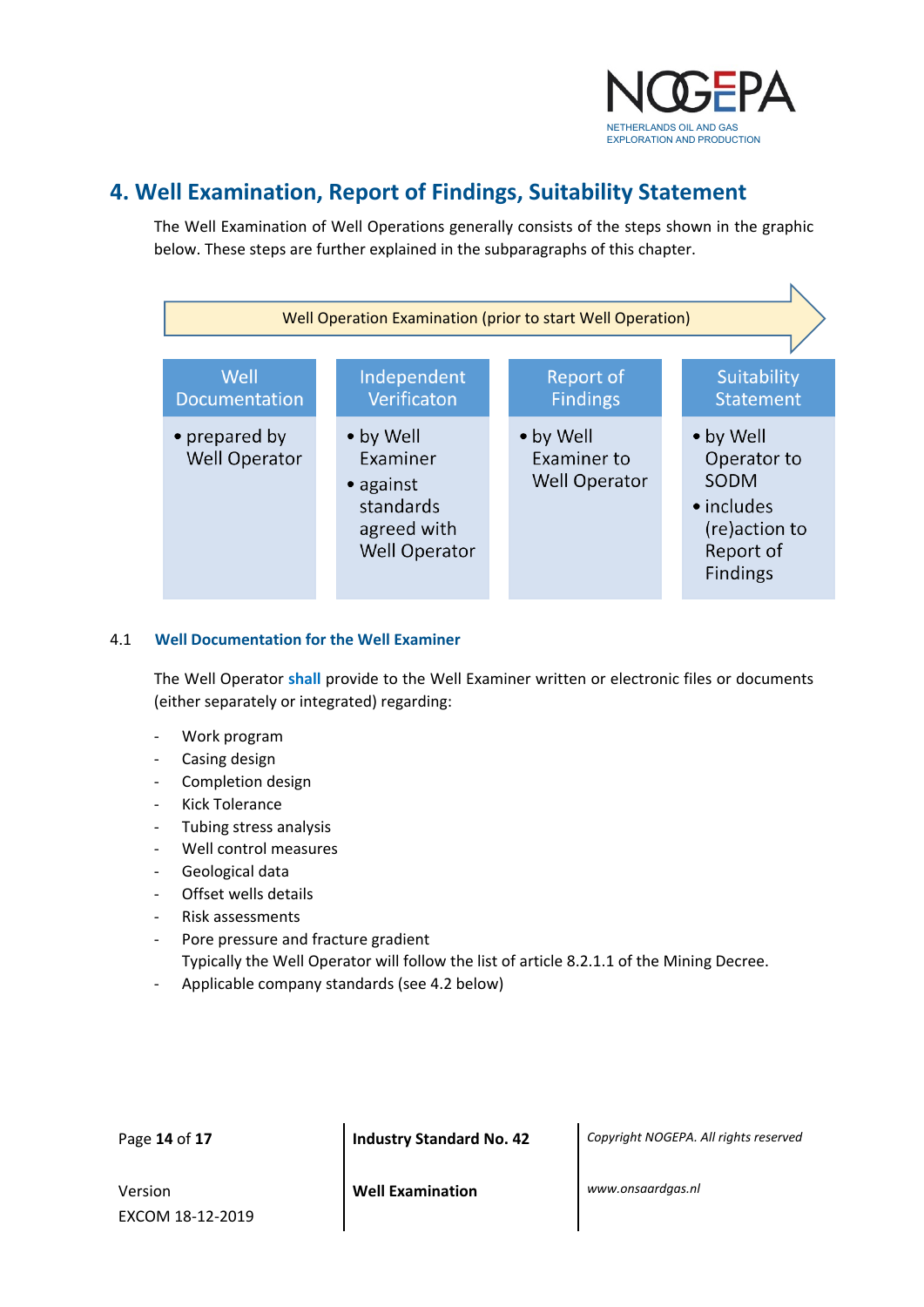

#### <span id="page-14-0"></span>4.2 **Verification and Assessment by the Well Examiner**

The Well Operator and the Well Examiner **should** agree legislation and standards to be applied in the verification. These include the Dutch Mining legislation, NOGEPA Industry Standards and often company standards provided and common industry standards.

The Well Examiner **should** assess, based upon these standards and his or her own knowledge and expertise, whether in the view of the Well Examiner, the well design and well control measures are Suitable for the anticipated well conditions at all times.

The Well Examiner and the Well Operator **should** interact with each other as appropriate during the verification and assessment. In particular the Well Examiner **should** contact the Well Operator if he or she has any concerns as to the intended Well Operations and/or the well documentation.

#### <span id="page-14-1"></span>4.3 **Report of Findings of the Well Examiner**

Following the verification and assessment the Well Examiner **shall** issue to the Well Operator a Report of Findings. The Report of Findings contains the Well Examiner's views and findings with respect to the Suitability of the well design and well control measures for the anticipated well conditions at all times.

#### <span id="page-14-2"></span>4.4 **Report of Findings and Suitability Statement to be sent to SodM**

The Well Operator **shall** consider and take appropriate action with respect to any issues raised in the Report of Findings. This shall be properly documented.

A Notification of Well Operations to SodM **shall** include (among others requirements) the Report of Findings and a statement of the Well Operator, that, after considering the report and findings of independent Well Examination by the independent verifier, the risk management relating to well design and its barriers to loss of control are Suitable for all anticipated conditions and circumstances (the "Suitability Statement"). The Suitability Statement **shall** refer to or include the actions and considerations of the Well Operator in response to the Report of Findings.

If the Well Examiner does not have significant findings, the Suitability Statement can be a short formal statement.

Version EXCOM 18-12-2019

Page **15** of **17 Industry Standard No. 42** *Copyright NOGEPA. All rights reserved*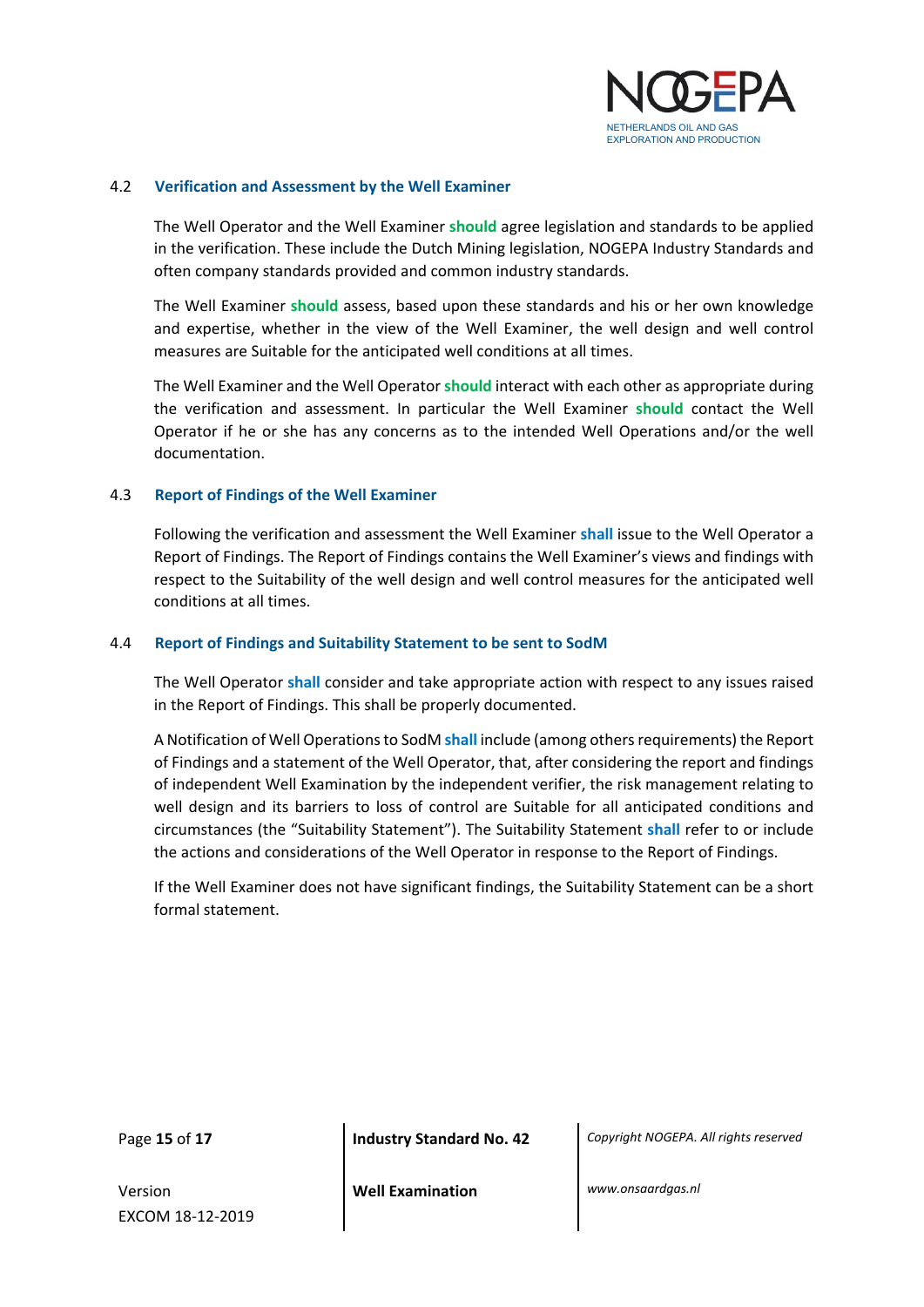

# <span id="page-15-0"></span>**5. Material Change (= 'significant change') to be discussed with Well Examiner**

The Well Operator **shall** request the Well Examiner to examine any Material Change to a Notification of Well Operations and **shall** immediately inform SodM of such Material Change to such submitted notification. The Well Operator **shall** document the involvement of the Well Examiner.

The MBW states that SodDM **shall** consider those notified changes and, if deemed necessary, take appropriate action.

## <span id="page-15-1"></span>**6. Project Execution Checklist**

The following process **shall** be followed:

- The Well Examiner **shall** prepare a Project Execution Checklist, listing the program steps and values which the Well Examiner considers critical to the safe execution of the Well Operation and to the implementation of the examined well design. The Well Examiner sends the PEC to the Well Operator.
- The Well Operator **shall** send daily reports to the Well Examiner with sufficient detail to enable tracking of Well Operations against the PEC, and including any unplanned events.
- Material Changes shall be examined as set out above at #5, and may result in amendment of the PEC.
- At the end of the Well Operation, both the Well Examiner and the Well Operator shall sign the PEC completed with actual values.

### <span id="page-15-2"></span>**7. Document Management and Retention**

The Operator **shall** maintain a Well file including (without limitation) a completion drawing, equipment specifications, test certificates, Suitability Statement, completed PEC, tallies and Well handover sheet including the report of Independent Verification (Well Examination) and the documentation regarding remedial actions, for a period until at least 6 month (legally required) after completion of the related Oil & Gas operations.

<span id="page-15-3"></span>Regarding Well liability after abandonment, the Well Operator **should** maintain the Well file until the legal liability period of 30 years after permanent abandonment of the well or for a longer period regarding legal liability for a well leak not caused by soil or tectonic movements.

Page **16** of **17 Industry Standard No. 42** *Copyright NOGEPA. All rights reserved*

Version EXCOM 18-12-2019